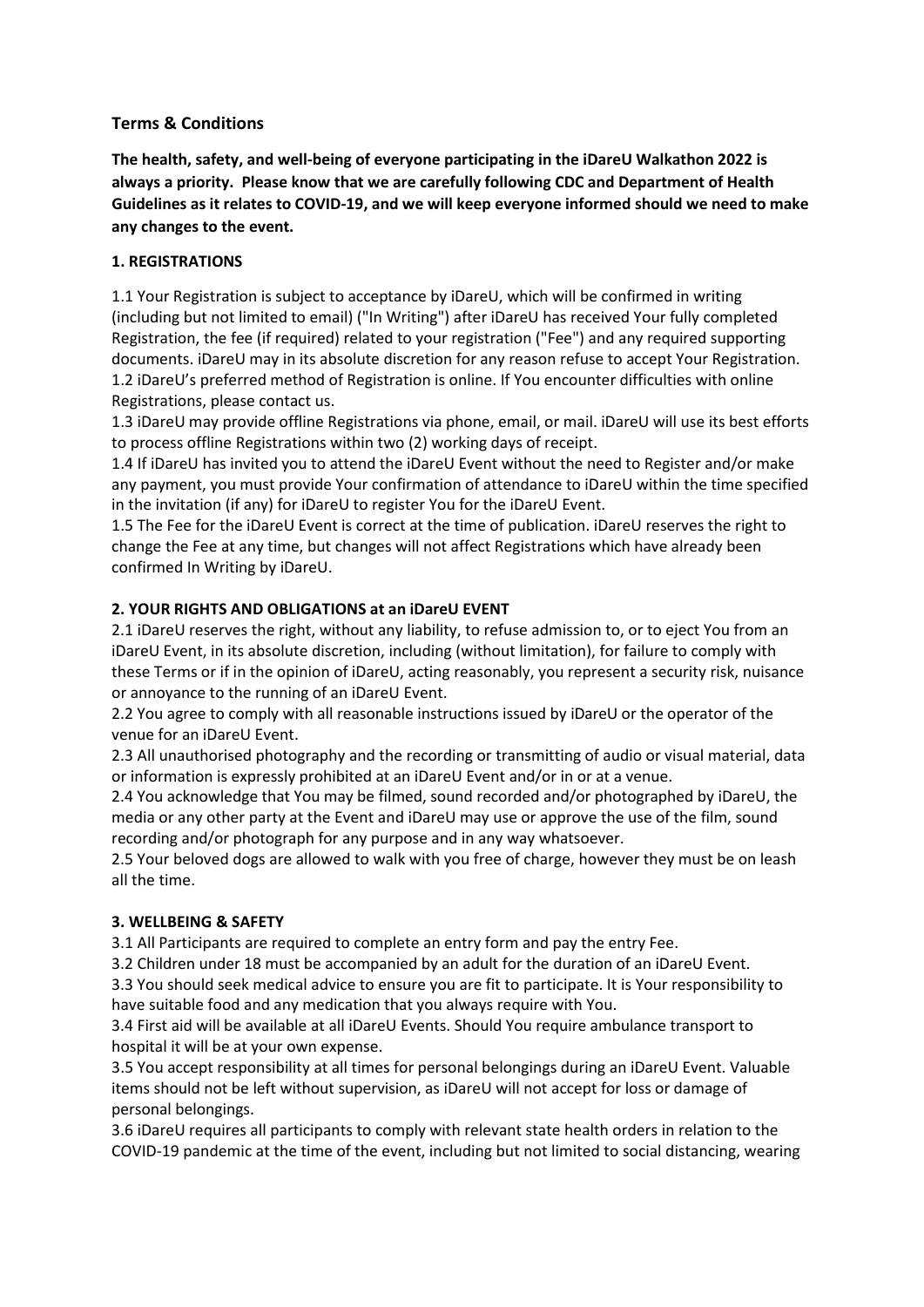of masks and proof of vaccine. iDareU reserves the right to refuse entry to any participant not following state health guidelines.

3.7 Dogs are the sole responsibility of the owners and need to be on a lash at all times during the event

3.8 Dog Litter must be picked up by the walker/owner

# **4. LIMITATIONS OF LIABILITY AND INDEMNITY**

4.1 Relevant provisions of the ACL and other laws in force from time to time in Australia may impose guarantees, warranties, conditions, and obligations on iDareU ("Consumer Guarantees"). If any of these Terms are inconsistent with a Consumer Guarantee, the Consumer Guarantee will apply to the extent of such inconsistency. To the extent permitted by law iDareU's liability and Your sole remedy will be limited to the refund of the Fee paid to CPA Australia. Subject to any applicable Consumer Guarantees, all guarantees, representations, conditions, and warranties of any nature are expressly excluded.

4.2 Subject to any Consumer Guarantees and to the maximum extent permitted by applicable law, iDareU, its employees, agents and contractors will not be liable for personal injury or death, property damage, or any other loss (including without limitation, liability for negligence, breach of these Event Terms or any other agreement), damage, cost or expense (including, without limitation, loss of profits, business interruption, loss of information, indirect, special, punitive or consequential loss or damage) that You may incur or suffer arising out of or in connection with the Event. 4.3 You agree to fully indemnify and hold iDareU, its employees, agents, contractors and subcontractors ("Representatives") harmless from any claim, cost, demand, liability or damage (including legal costs, professional costs and other expenses on a full indemnity basis) incurred by iDareU and/or its Representatives arising out of or in connection with an iDareU Event, including but not limited to:

(1) a breach of these Event Terms;

(2) Your use of the venue or attendance at the Event;

(3) any damage to the venue or any goods located at the venue; or

(4) the infringement of any intellectual property or other right of any third party (including the venue) by You.

### **5. INTELLECTUAL PROPERTY**

5.1 All material on an iDareU Event website is protected by laws relating to intellectual property including but not limited to copyright, trademarks, designs, logos, signs, and other properties unless otherwise noted and may not be used except as expressly permitted by the applicable and relevant website terms and conditions. You may not distribute, modify, or reuse the contents of any iDareU Event web site for public or commercial purposes without the prior written permission of iDareU.

### **6.PRIVACY AND ONLINE SECURITY**

6.1 iDareU staff and volunteers understand and respect your right to Privacy and the confidentiality and security of personal information provided by You. iDareU will take all reasonable steps to ensure that your personal information is protected from misuse, loss, interference and unauthorised access, modification, or disclosure.

6.2 All financial information pertaining to customers of iDareU is stored securely in line with the Payment Card Industry Data Security Standards (PCI DSS), with no complete bank details retained. Wherever possible we use Westpac merchant facilities. In some situations we use the assistance of professional financial gateway specialists to assist with financial transactions, for further information on these companies please see their websites: • www.paypal.com • www.stripe.com/au In these situations we also use the assistance of expert fundraising digital platforms (in line with PCI DSS) which also retain limited information in order to recognise you as a customer: •